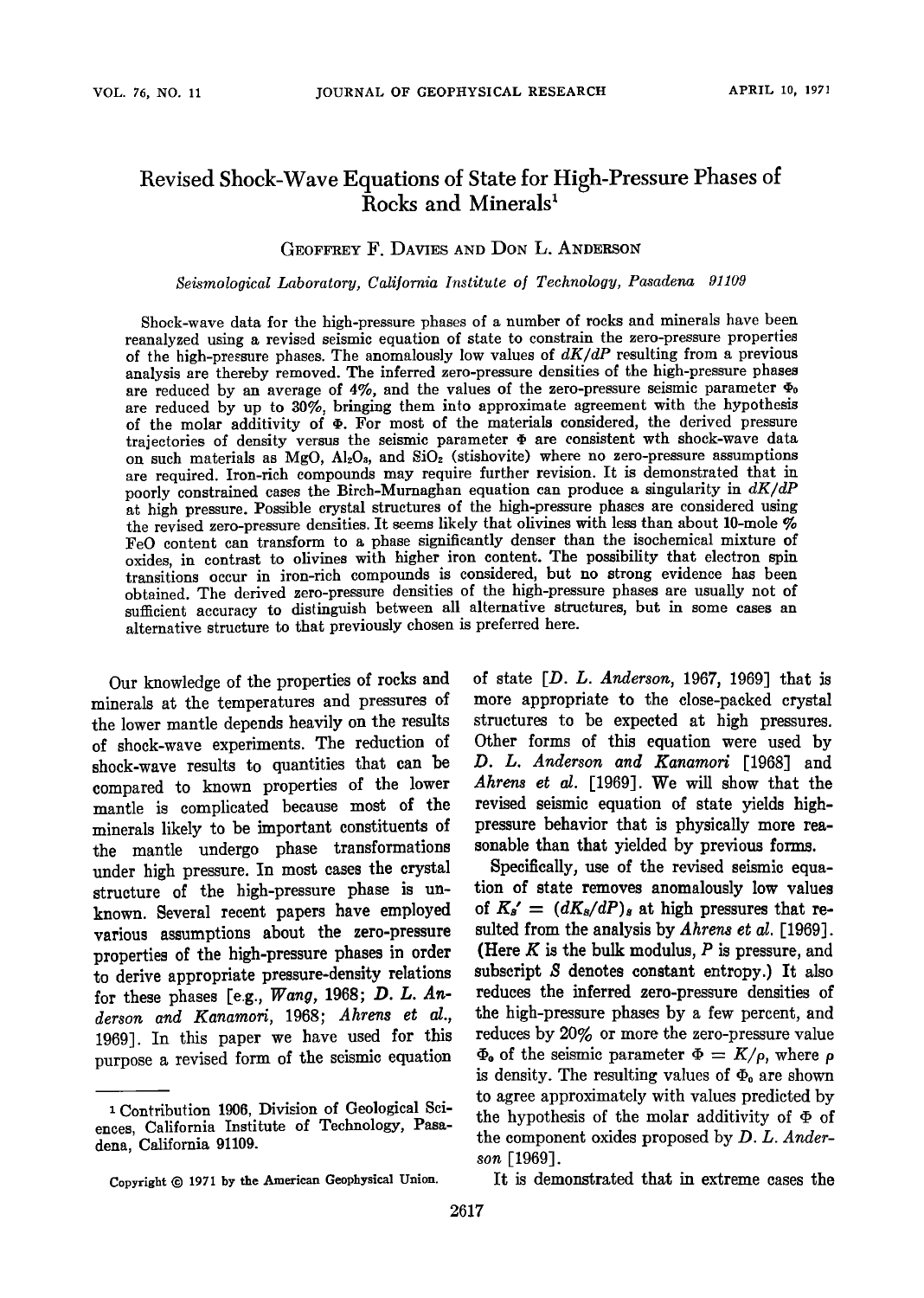**Birch-Murnaghan equation can cause a singularity in dK/dP at high pressure, and that it must therefore be applied with caution when there is a lot of uncertainty in the parameters of the equation, or when extrapolation to very high pressures is desired.** 

**Possible crystal structures of the high-pressure phases of shocked minerals and rocks were discussed by Ahrens et al. [1969] on the basis of the derived zero-pressure densities. These are reconsidered here using the new zero-pressure densities. In many cases the same structure still seems appropriate. The possibility that, in some of the iron-rich compounds, the Fe ions have undergone high-spin to low-spin transitions is**  investigated, but no clear evidence of this transi**tion is obtained.** 

**We have considered shock-wave data of the 17 rocks and minerals previously studied by Ahrens et al. [1970], and the 2 diabases discussed by D. L. Anderson and Kanamori [1968]. The original data are from McQueen, Marsh, and Fritz (unpublished), Wackerle [1962], Al'tshuler et al. [1965], and Trunin et al. [1965]. Some of the data of McQueen et al. have been published by McQueen et al. [1967] and by Birch in Clark [1966].** 

### **METHOD OF ANALYSIS OF SHOCK-WAvE DATA**

**The procedure used here for the reduction of shock-wave hugoniot data to appropriate adiabats is essentially the same as that described by Ahrens et al. [1969]. All pressure-density curves (Hugoniots and adiabats) have been approximated by the Birch-Murnaghan equation** 

$$
P = 1.5K_0(x^7 - x^5)[1 - \xi(x^2 - 1)] \qquad (1)
$$

where  $x = (\rho/\rho_0)^{1/3}$ ,  $\rho_0$  is the zero-pressure density,  $K_0$  is the zero-pressure bulk modulus, and  $\xi$  is a parameter related to the pressure **derivative of the bulk modulus at zero pressure by** 

$$
(\partial K/\partial P)_{P=0} = K_0' = 4 - (4/3)\xi \qquad (2)
$$

**It has been argued recently [Thomsen, 1970] that alternative equations to the Birch-Murnaghan equation can be derived either by including higher order terms, or by using alternative definitions of strain. An indication of the effect of changing the form of the pressure-density** 

**relation can be obtained from the results of D. L. Anderson and Kanamori [1968], who reduced the raw Hugoniot data of a number of materials using both the Birch-Murnaghan equation and the Murnaghan equation. Their results indicate that use of the Murnaghan equation would increase the zero-pressure densities**  obtained here by less than  $1\%$ , that  $\Phi_0$  would change by less than about  $4\%$ , and that  $\Phi$  at **a pressure of 1 mb would be changed by less than 10%. These effects would not change the conclusions of this paper.** 

The Grüneisen ratio  $\gamma$  has been calculated **from the Dugdale-Macdonald formula** 

$$
\gamma = -\frac{V}{2} \frac{d^2 (PV^{2/3})/dV^2}{d(PV^{2/3})/dV} - \frac{1}{3} \tag{3}
$$

where  $V = 1/\rho$  is the specific volume, and the **derivatives are taken at 0øK. If the 0øK isotherm is assumed to have the Birch-Murnaghan form (1), then** 

$$
\gamma = \frac{(5x^2 - 2) - (1/3)\xi_T(28x^4 - 30x^2 + 6)}{(5x^2 - 3) - \xi_T(7x^2 - 3)(x^2 - 1)} \tag{4}
$$

where  $\xi_r$  is the parameter of the  $0^\circ$ K isotherm. An excellent approximation to  $\xi_r$  is  $\xi_s$ , the parameter of the adiabat centered at 300°K and  $P = 0$ , so it is therefore not necessary to calculate the  $0^{\circ}K$  isotherm. Nevertheless, an itera**tive scheme must be used to simultaneously**  calculate  $\gamma$  and the 'room temperature' adiabat **from the shock-wave data, since they are interdependent.** 

**Fortunately, the rather crude assumptions**  that we are forced to make about  $\gamma$  do not **materially affect the conclusions about the zeropressure densities of the high-pressure phases. The main constraints on the present problem are the shock-wave data and the choice of the seismic equation of state parameters. For example, Ahrens et al. [1969, Table 9] assumed**  various zero-pressure values of  $\gamma$ , and tested both  $\gamma =$  constant and  $\gamma/V =$  constant. For the present study, the additional laws  $\gamma/V^2 = \text{con}$ stant and  $\gamma/V^* =$  constant were tested. Through all of these cases the variation of  $\rho_0$  was less than  $1\%$ , the variation of  $\Phi_0$  about  $2\%$ , and the variation of  $\Phi$  at 1-mb pressure about 10%. **These variations are significantly less than the effects of the revision of the seismic equation of state to be presented here.**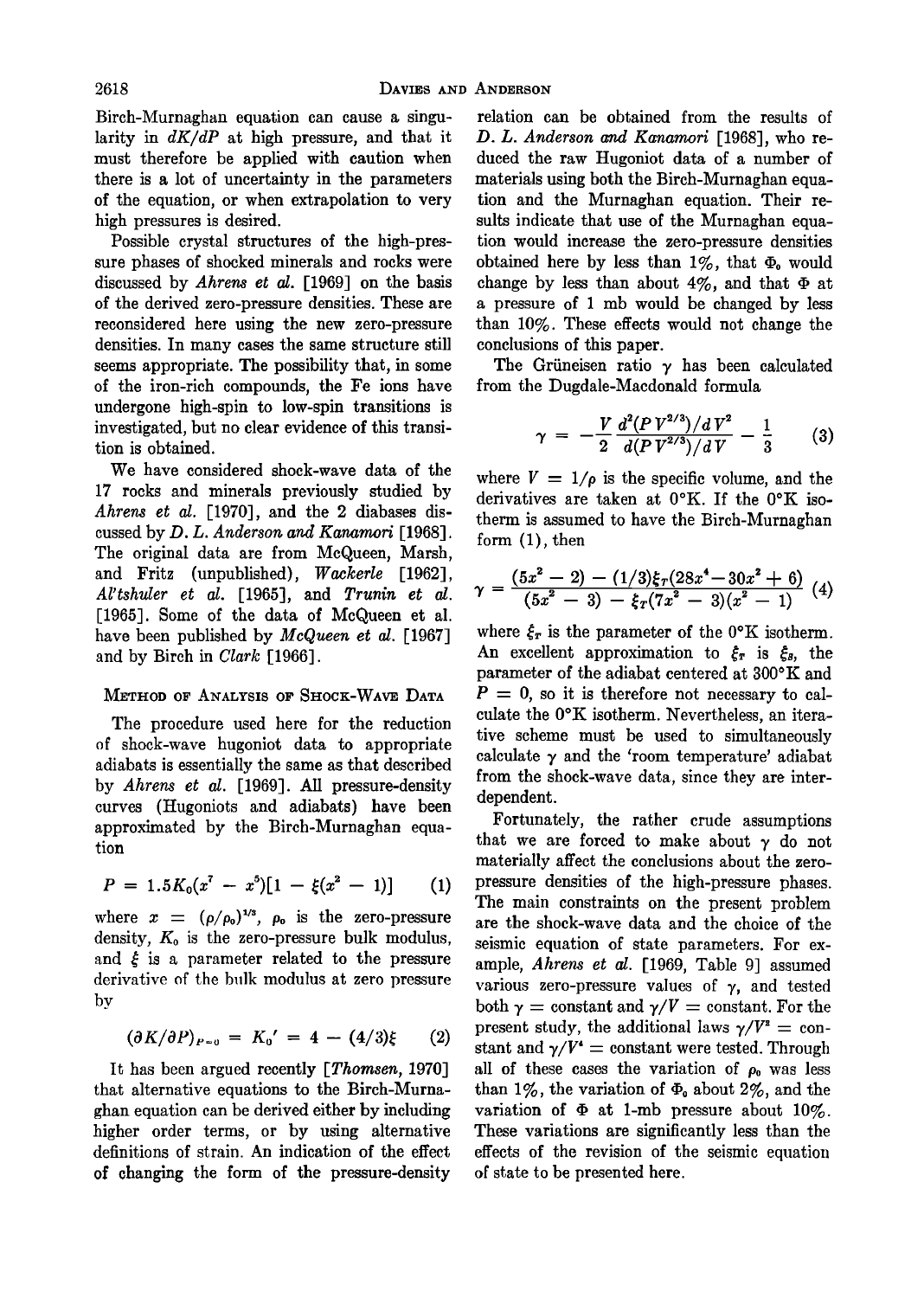The seismic equation of state used by *Ahrens* **et al. [1969] to constrain the zero-pressure properties of the high-pressure phases was** 

$$
\rho_0 = 0.048 \langle M \rangle \Phi_0^{0.323} \tag{5}
$$

This resulted from fitting the zero-pressure properties of a selection of 31 rocks and min**erals, which included many with open crystal**  structures such as  $\alpha$ -quartz and feldspars  $[D, L]$ . **Anderson, 1967]. It was pointed out by D. L. Anderson [1969] that the equation** 

$$
\rho_0 = 0.0492 \langle M \rangle {\Phi_0}^{1/3} \tag{6}
$$

**gave a good fit to the zero-pressure properties**  of  $MgO$ ,  $Al_2O_3$ , and  $SiO_2$  (stishovite), all of **which have close-packed crystal structures. Equation 6 thus seems more appropriate to describe the zero-pressure properties of the**  **close-packed phases to be expected in the lower mantle. The results presented here support this conjecture.** 

## **COMPARISON OF RESULTS USING OLD AND NEw SEISMIC EQUATIONS OF STATE**

**The results of the analysis of the shock-wave data when the original (equation 5) and revised (equation 6) equations of state are used are given in Table 1 and Figures 1 and 2. Table**  lists the Birch-Murnaghan parameters  $\rho$ ,  $K_{0}$ , and  $\xi$  of the 'ambient' adiabat (i.e., centered at  $300^{\circ}$ K and  $P = 0$ ) of each material considered. Also listed are  $K_0'$ , from (2), and  $\Phi_0$ , the zero**pressure value of the seismic parameter**  $\Phi_0 =$  $(\partial P/\partial \rho)_s = K_s/\rho$ , where the subscript S indi**cates constant entropy.** 

**The difference between the original and re-**

**TABLE 1. Parameters of the Ambient Adiabats Derived Using the Original and Revised Seismic Equations of State** 

|                                            | $\rho_0 = 0.048 \langle M \rangle \Phi^{0.323}$ |               |         |         |                     | $\rho_0 = 0.0492 \langle M \rangle \Phi^{1/3}$ |               |                 |          |                     |
|--------------------------------------------|-------------------------------------------------|---------------|---------|---------|---------------------|------------------------------------------------|---------------|-----------------|----------|---------------------|
|                                            | ρ٥,<br>g/cm <sup>3</sup>                        | $K_{0}$<br>Mb | ξ       | K o'    | Фυ.<br>$(km/sec)^2$ | ρо.<br>g/cm <sup>s</sup>                       | $K_0$<br>(Mb) | ŧ               | $K_0'$   | Ф.,<br>$(km/sec)^2$ |
| Forsterite (Fo)                            | 4.31                                            | 4 4 25        | 2 2 2   | 1.05    | 103                 | 4.18                                           | 3 186         | 0.88            | 2 83     | 76                  |
| Olivinite I (Oliv)                         | 4 58                                            | 4 8 4 0       | 0.86    | 2 85    | 106                 | 4 28                                           | 2 961         | 0.48            | 3 35     | 69                  |
| Twin Sisters dunite (TS)                   | 4.12                                            | 3 3 6 7       | 1.01    | 2.65    | 82                  | 3 9 4                                          | 2.147         | 0.41            | 3.45     | 55                  |
| Hortonolite dunite (Ho)                    | 4.75                                            | 3 319         | 1 22    | 2.37    | 70                  | 4.59                                           | 2.366         | 0.65            | 3.14     | 52                  |
| Fayalite (Fa)                              | 5 31                                            | 3.319         | 187     | 1 50    | 63                  | 5 03                                           | 2.173         | 0.89            | 2 81     | 43                  |
| Hematite (Fe2O2)                           | 5.96                                            | 3 991         | 1 52    | 1.98    | 67                  | 5 70                                           | 2.727         | 0.83            | 289      | 48                  |
| Magnetite (FesO4)                          | 6 30                                            | 4 488         | 1.66    | 1.79    | 71                  | 6.11                                           | 3 2 2 5       | 094             | 2 74     | 53                  |
| Spinel (Sp)                                | 4 19                                            | 3 819         | 1 06    | 2 59    | 91                  | 4 03                                           | 2 646         | 0.53            | 3 29     | 65                  |
| Enstatite (Ens)                            | 4 20                                            | 4 031         | 4 23    | $-1.64$ | 96                  | 3.93c                                          |               |                 | $\cdots$ | $\cdots$            |
| Bronzitite (Br)                            | 3 74                                            | 2 117         | 1.14    | 2.48    | 57                  | 3 3 3                                          | 1 086         | 0.49            | 3 3 4    | 33                  |
| Sillimanite (Sill)                         | 4 00                                            | 3.187         | 1.40    | 2.33    | 80                  | 3 94                                           | 2 4 3 5       | 082             | 2.91     | 62                  |
| Andalusite (And)                           | 3 95                                            | 3 0 4 5       | 1 16    | 2.46    | 77                  | 3 84                                           | 2 185         | 0.61            | 3.19     | 57                  |
| Anorthosite (An)                           | 3.71                                            | 2 0 8 4       | 1.20    | 2.40    | 56                  | 3.57                                           | 1 481         | 0 <sub>67</sub> | 3 11     | 41                  |
| Oligoclase (Olig)                          | 3 69                                            | 2.198         | 1.60    | 1.87    | 60                  | 3.57                                           | 1 592         | 0.72            | 3.15     | 45                  |
| Albitite (Alb)                             | 381                                             | 2 550         | 1.63    | 1 82    | 67                  | 3.69                                           | 1.84          | 0.71            | 3.05     | 50                  |
| Microcline (Micr)                          | 3 50                                            | 1 563         | 1.47    | 2 04    | 45                  | 3.36                                           | 1 09          | 070             | 3.06     | 33                  |
| Westerly granite (WGr)                     | 3.96                                            | 2.907         | 1.32    | 22.24   | 73                  | 3.90                                           | 2 2 2         | 0.75            | 3.00     | 57                  |
| Eclogite (Ecl)                             | 3.61                                            | 1.555         | 0.76    | 2 9 9   | 43                  | 349                                            | 1 12          | 0.39            | 3 4 8    | 32                  |
| Periclase (MgO)                            | 3 584                                           | 1 628         | 011     | 3.85    | 45                  |                                                |               |                 |          |                     |
| Corundum (Al <sub>2</sub> O <sub>2</sub> ) | 3988-                                           | 2 551         | $-0.12$ | 4 16    | 64                  |                                                |               |                 |          |                     |
| Stishovite (SiO <sub>2</sub> )             | 4 287 *                                         | 3 546         | 066     | 3.12    | 83                  |                                                |               |                 |          |                     |
| Wustite (FeO)                              | 5 864.6                                         | $\cdots$      |         |         | 30 <sup>b</sup>     |                                                |               |                 |          |                     |
|                                            | $\rho_0 = 0.051 \langle M \rangle \Phi^{1/2}$   |               |         |         |                     |                                                |               |                 |          |                     |
| Favalite                                   | 482                                             | 1.65          | 0.67    | 310     | 34                  |                                                |               |                 |          |                     |
| Hematite                                   | 5.44                                            | 2 03          | 0.58    | 3 23    | 37                  |                                                |               |                 |          |                     |
| Magnetite                                  | 6.00                                            | 2.69          | 0.72    | 3.05    | 45                  |                                                |               |                 |          |                     |

**Fixed density.** 

**Extrapolated from Fe.•O [Clark, 1966; D. L. Anderson, 1969].** 

**From hugoniot.**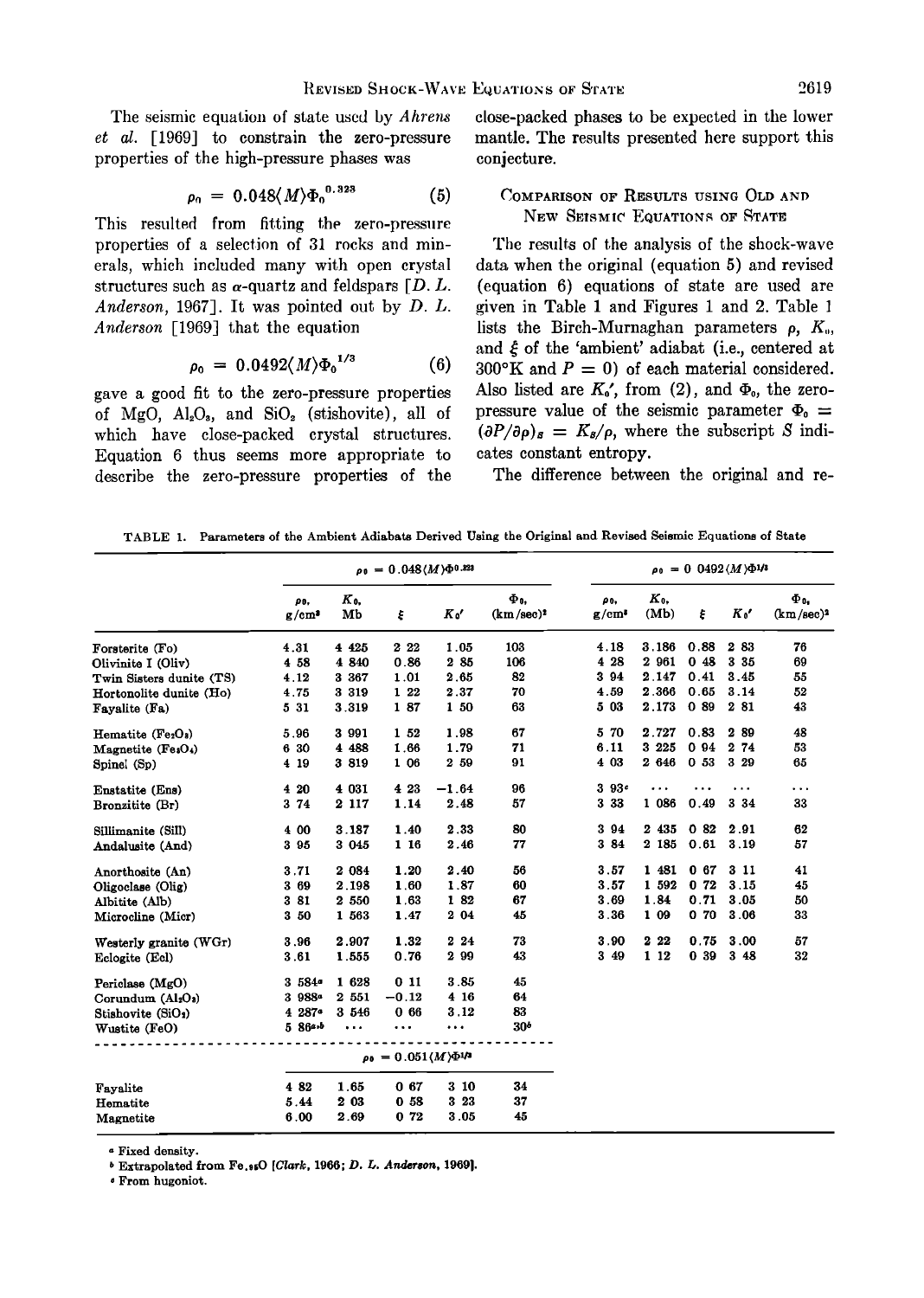**vised results is most strikingly illustrated by Figures I and 2. In these figures, the loci of the ambient adiabats have been plotted in the**   $\log$  ( $\rho/(M)$ ) -  $\log$   $\Phi$  plane (note that  $\langle M \rangle / \rho$  is **the molar volume). In this plane the seismic equations of state (5) and (6) are straight lines (of slopes 0.323 and 1/3, respectively). The zero-pressure ends of the adiabatic curves all fall on the seismic equation of state line, with pressure increasing away from the line along each adiabat. It can be seen that the original adiabats in Figure i are much less orderly than the revised adiabats in Figure 2, and that for**  many of the original adiabats  $\Phi$  becomes a decreasing function of  $\rho$  (and P) at higher pres**sures, whereas this does not occur in Figure 2.** 

**From the definitions**  $K = \rho dP/d\rho$  **and**  $\Phi =$  $K/\rho$ , it can readily be shown that for any given function  $P = P(\rho)$ .

$$
\frac{d(\log \Phi)}{d(\log \rho)} = \frac{dK}{dP} - 1 \tag{7}
$$

Thus a slope of  $1/3$  in the log  $(\rho/(M)) - \log \Phi$ plane corresponds to  $dK/dP = 4$ , and a slope of  $-1$  corresponds to  $dK/dP = 0$ . The theoretical high-pressure limit on  $dK/dP$ , as given **by the Thomas-Fermi approximation, is 5/3 [March, 1955], which corresponds to a slope of 3/2 in Figures i and 2. (Lines of slope 1/3, 3/2,**  and  $-1$  are shown in Figure 1 for comparison.) **Clearly, for many of the original adiabats (Figure 1) dK/dP falls below the Thomas-Fermi limit at high pressures, and for some it falls below zero. For the revised adiabats (Figure 2), dK/dP approaches the Thomas-Fermi limit at high pressures in some cases, but usually is substantially greater.** 

**The revision has had the additional effect that at all pressures the range of values of dK/dP for the substances considered is much narrower. This narrow range is illustrated by the range of**  slopes of the adiabats in Figure 1 as compared **to Figure 2, and also, at zero pressure, by the**  values of  $K_0'$  given in Table 1. The original



Fig. 1. Log  $(\rho/(M))$  - log  $\Phi$  plot of adiabats derived using equation 5. Straight line is **seismic equation of state line, equation 5. Short-dashed curves, oxides; long-dashed curves, iron-rich compounds; dash-dot curves, rocks containing feldspars; solid curves, others listed in Tables I and 2. Abbreviations are identified in Table 1. Inset: lines with slopes corre**sponding to  $dK/dP = 0$ , 5/3, and 4, as labeled.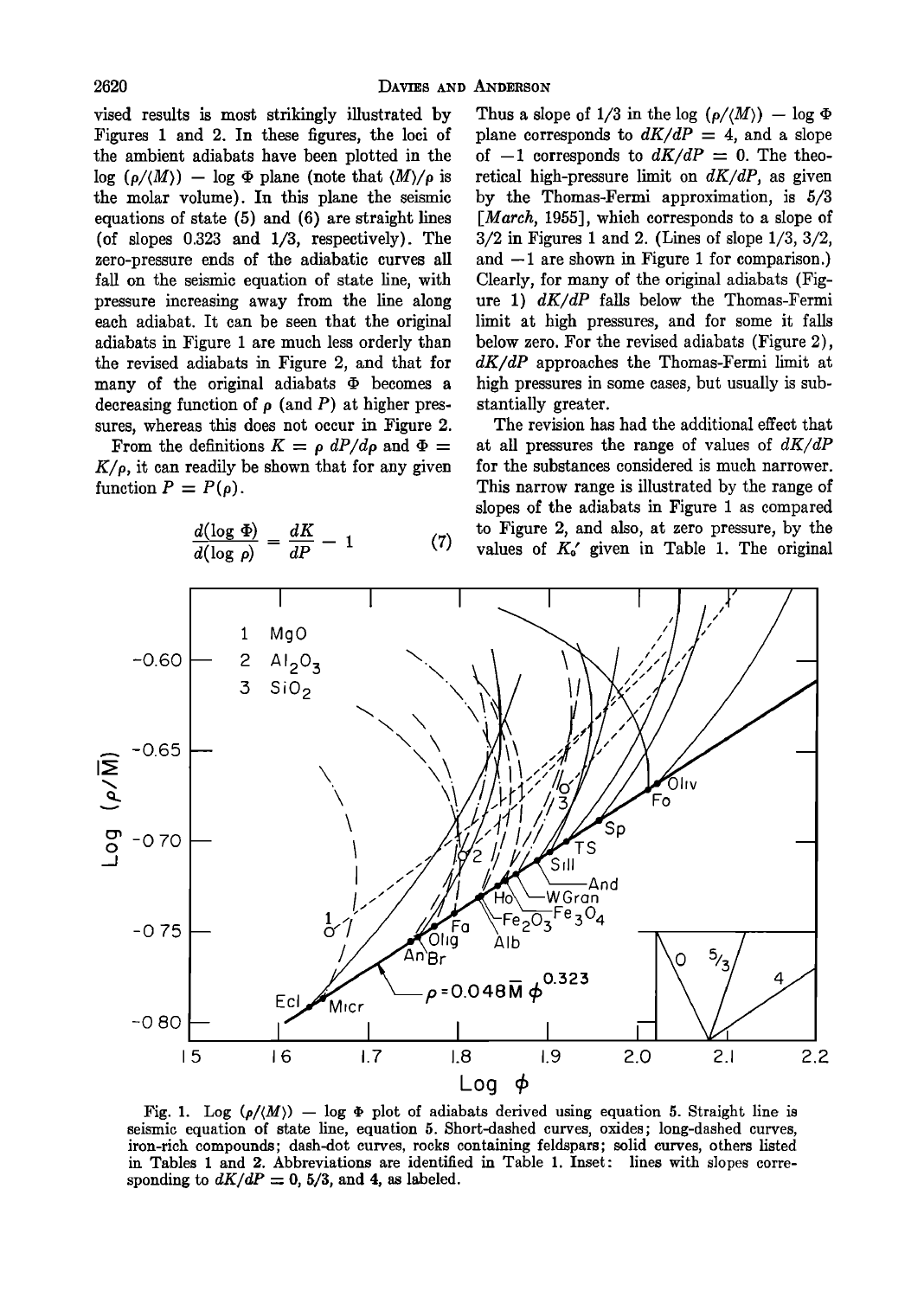values of  $K_0'$  range from 1.05 to 3.0 (excluding **enstatite, see later section), whereas the revised values range from 2.74 to 3.45.** 

**Some independent arguments can be made to further justify the above results. In fact, it may be noted that since the shock-wave data, in**  effect, determine relations between  $\Phi_0$  and  $\rho_0$ and  $K_0'$  and  $\rho_0$  (or  $\Phi_0$ ), then either the seismic equation of state (a relation between  $\Phi_0$  and  $\rho_0$ ) **or any other acceptable criterion, such as argu**ments on the magnitude of  $\Phi_0$  or  $K_0'$ , could be **used as an additional constraint. That an additional constraint is required was pointed out by D. L. Anderson and Kanamori [1968]. Arguments are given below on the magnitudes of**  both  $K_o'$  and  $\Phi_o$ .

**Very low, negative, or rapidly fluctuating values of dK/dP in minerals are usually only observed in association with the collapse of porous material, during phase changes, or at**  low pressures in some glasses [e.g., Manghnani **et al., 1968; Fritz and Thurston, 1970]. Since glasses do not have a highly ordered crystal structure, and the other two cases involve the** 

**disruption of an ordered structure, these examples do not give any reason to expect anomalous behavior of dK/dP over a large pressure range in materials with well defined structures. Further, laboratory measurements of**  $K_o'$  **for the low-pressure phases of dense minerals usually yield values in the range 4.0 to 5.4 [e.g., O. L.**  Anderson et al., 1968]. The present results, **based on the revised seismic equation of state, seem to accord with the conjecture that dK/dP of the high-pressure phases at zero pressure are less than dK/dP of the low-pressure phases, and should tend smoothly, and perhaps monotonically, toward the Thomas-Fermi limit at high pressures. They are also consistent with**  the observation [O. L. Anderson et al., 1968] **that high-density minerals of a given mean atomic weight have lower values for dK/dP than low-density minerals. There is one more shred of evidence bearing on the dK/dP of high-pressure phases of silicates. D. L. Anderson and Jordan [1970] estimated the zero**pressure properties of the lower mantle from **seismic data, and obtained a dK/dP of 3.3. This** 



**Fig. 2. As in Figure 1 for adiabats derived using equation 6. Solid straight line is revised seismic equation of state line, equation 6. Solid straight line of equation 5 is also shown.**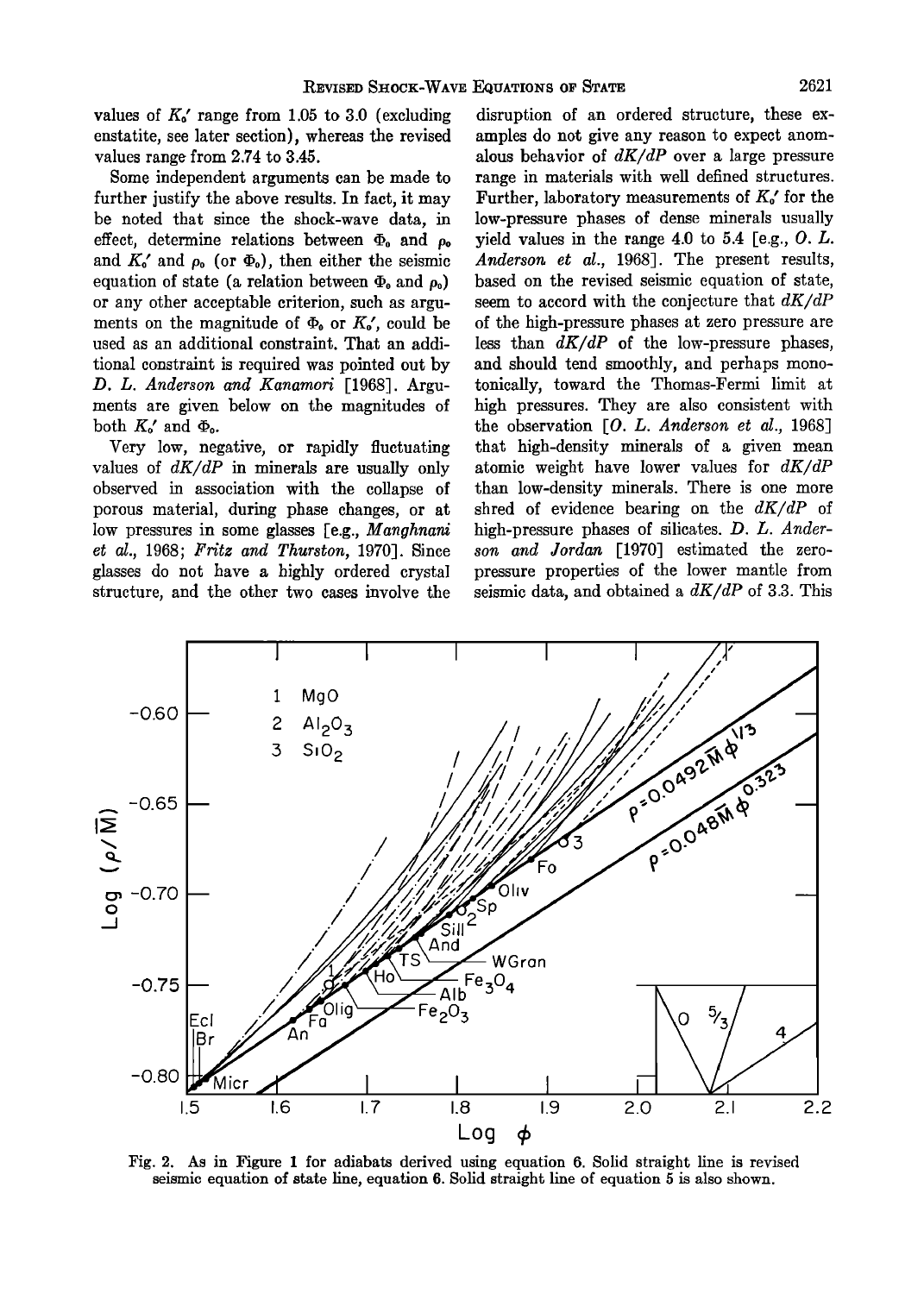**value is appropriate for a temperature of the order of 1600øC, and would be lower at room temperature. Of the minerals studied in this paper olivinite and Twin Sister's dunire are the most pertinent for the lower mantle, and they have dK/dP of 3.35 and 3.45, respectively.** 

**Before discussing other consequences of the use of the revised seismic equation of state, it should be pointed out that the rapid decrease of 4K/dP with pressure, which is seen especially in some of the results of Ahrens et al. [1969], is due in part to an undesirable char-**

**acteristic of the Birch-Murnaghan equation. In a few cases, this was further aggravated by another artifice of the calculation. These points will be discussed in the next section.** 

**Further effects of the revision of the seismic equation of state are to reduce the zero-pressure densities, usually by about 3 to 5%, and to**  reduce  $\Phi_0$  by 20% or more. In Table 2 the old and new densities and  $\Phi$ 's are compared to the **p and ß obtained by taking the molar average**  of  $V$  and  $\Phi$  of the component oxides of each **substance. The densities are close to or slightly** 

TABLE 2. Comparison of Original and Revised  $\rho_0$  and  $\Phi_0$  with Those of the Isochemical Mixture of Oxides, and Proposed **Crystal Structures and Densities of High-Pressure Phases** 

|                         | ρ0                  |                   |                                      | Ф.       |                     |           |                           |           |                                                      |                            |
|-------------------------|---------------------|-------------------|--------------------------------------|----------|---------------------|-----------|---------------------------|-----------|------------------------------------------------------|----------------------------|
|                         | Equations<br>5<br>6 |                   | $\dot{\psi}$ <sub>0</sub> =<br>00051 | Oxides   | Equations<br>5<br>6 |           | $\mathbf{v}_0 =$<br>0 051 | Oxides    | Proposed Structure                                   | Density<br>of<br>Structure |
| Forsterite              | 4 31                | 4 18              |                                      | 3 85     | 103                 | 76        |                           | 62        | $K_2NiF_4$                                           | 4.12                       |
| Olivinite I             | 4 58                | 4 28              |                                      | 40       | 106                 | 69        |                           | 60        | $K_2Ni\Gamma_4$                                      | 4.25                       |
| Twin Sisters<br>dunite  | 4.12                | 3 9 4             |                                      | 4.04     | 82                  | 55        |                           | 60        | Sr <sub>2</sub> PbO <sub>4</sub><br>olivine (LS)     | 4.04<br>3.39               |
| Hortonolite<br>dunite   | 475                 | 4.59              |                                      | 4.64     | 70                  | 52        |                           | 55        | Sr <sub>2</sub> PbO <sub>4</sub><br>olivine (LS)     | 4.64<br>4.35               |
| Fayalite                | 5 31                | 5 03              | 4.82                                 | 5 29     | 63                  | 43        | 34                        | 50        | Sr:PbO4<br>olivine (LS)                              | 5.29<br>5 41               |
|                         |                     |                   |                                      |          |                     |           |                           |           | spinel                                               | 4.8                        |
| Hematite                |                     | 5.96 5.70         | 5.44                                 | $\cdots$ | 67                  | 48        | 37                        |           | perovskite                                           | 5.8                        |
|                         |                     |                   |                                      |          |                     |           |                           |           | 8-rare earth                                         | 5.56                       |
|                         |                     |                   |                                      |          |                     |           |                           |           | corundum (LS)                                        | 6.05                       |
| Magnetite               | 6.30                | 6 11              | 6 00                                 | 5 54     | 71                  | 53        | 45                        | 43.       | CaFe <sub>2</sub> O <sub>4</sub>                     | 584                        |
|                         |                     |                   |                                      |          |                     |           |                           |           | spinel: $Fe^{2+}Fe_2^{3+}(LS)O_4(N)$                 | 5.6                        |
|                         |                     |                   |                                      |          |                     |           |                           |           | $Fe^{2+}(LS)Fe^{3+}O_4(I)$<br>$Fe3+(HS)Fe2+(LS)Fe3+$ | 5.45                       |
|                         |                     |                   |                                      |          |                     |           |                           |           | (LS)O <sub>4</sub> (I)                               | 5.8                        |
|                         |                     |                   |                                      |          |                     |           |                           |           | $CaFe2O4: Fe2+Fe23+(LS)O4$<br>$FeO(LS) + Fe2O4$      | 64                         |
|                         |                     |                   |                                      |          |                     |           |                           |           | $(B\text{-}rare earth)$                              | 61                         |
| Spinel                  | 4 19                | 4 03              |                                      | 3 86     | 91                  | 66        |                           | 59        | CaFe2O4                                              | 4.13                       |
| Sillimanite             | 4 00                | 3 94              |                                      | 4 09     | 80                  | 62        |                           | 70        | pseudobrookite                                       | 381                        |
| Andalusite              | 3.95                | 3 84              |                                      | 4 09     | 77                  | 57        |                           | 70        | pseudobrookite                                       | 381                        |
| Enstatite               | 4 20                | 3.93 <sup>a</sup> |                                      | 3 98     | 96                  | $\cdots$  |                           | 66        | ilmenite                                             | 376                        |
|                         |                     |                   |                                      |          |                     |           |                           |           | perovskite                                           | 4.25                       |
| <b>Bronzitite</b>       |                     | 3.74 3.33         |                                      | 408      | 57                  | 33        |                           | 64        | garnet                                               | 3 64                       |
|                         |                     |                   |                                      |          |                     |           |                           |           | ilmenite                                             | 3 85                       |
| Anorthosite             | 3 71                | 3.57              |                                      | 391      | 56                  | 41        |                           | .         | $J + G + K + S^*$                                    | 3 54                       |
|                         |                     |                   |                                      |          |                     |           |                           |           | hollandite                                           | 3.85                       |
| Oligoclase              | 3 69                | 3 57              |                                      | 386      | 40                  | 45        |                           | $\ddotsc$ | $J + G + K + S$                                      | 3 <sub>52</sub><br>3 86    |
|                         |                     |                   |                                      |          | 67                  | 50        |                           | .         | hollandite                                           | 351                        |
| Albitite                | 3 80                | 3 69              |                                      | 385      |                     |           |                           |           | $J + G + K + S$<br>hollandite                        | 385                        |
| Microcline              | 351                 | 3 36              |                                      | 386      | 45                  | 33        |                           | .         | $(J + S)$                                            | (3.20)                     |
|                         |                     |                   |                                      |          |                     |           |                           |           | hollandite                                           | 384                        |
| Westerly<br>granite     | 396                 | 3 90              |                                      | 4 07     | 73                  | 57        |                           |           | $h$ ollandite $+$ stishovite                         | 394                        |
| Diabase.                |                     |                   |                                      |          |                     |           |                           |           |                                                      |                            |
| Centreville<br>Diabase. | 379                 | (363)             |                                      | 4 01     | $\ddotsc$           | $\ddotsc$ |                           | .         | $h$ ollandite $+$ garnet                             | 3.75                       |
| Frederick               |                     | 377(3.61)         |                                      | 4 08     | .                   | $\ddotsc$ |                           | .         | $h$ ollandite $+$ garnet                             | 3 75                       |

**Hugoniot.** 

 $j = j$ adeite, G = grossular, K = kyanite, S = stishovite.

 $\cdot$  Uses  $\Phi_0$ (Fe<sub>2</sub>O<sub>2</sub>) = 48.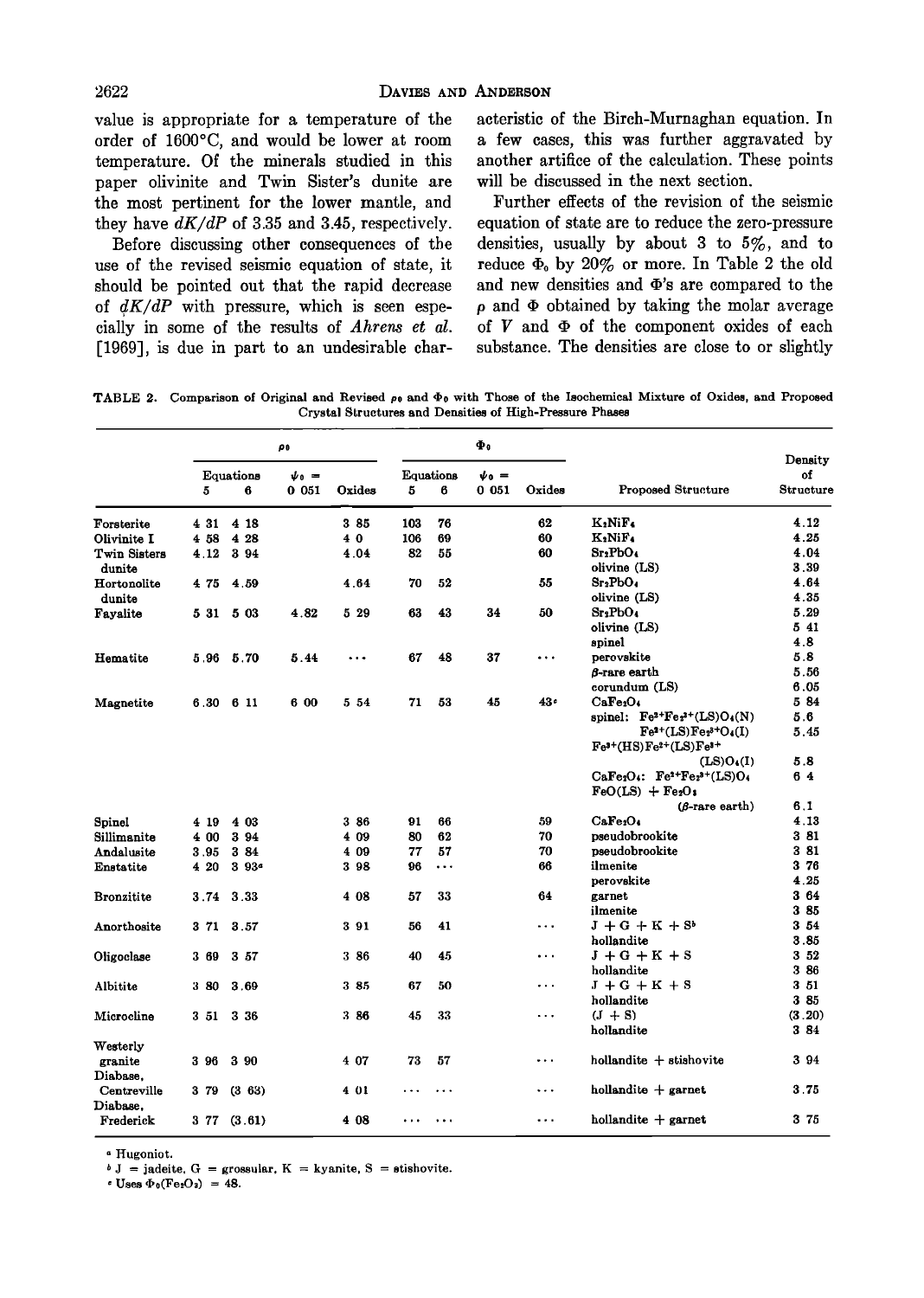**greater than the 'mixed oxide' densities, as has been predicted on the basis of high-pressure static experiments on related compounds [e.g., Ringwood, 1969] (see also later discussion).**  In addition, the new  $\Phi$ 's are close to the mixed**oxide •'s, which is in accord with the suggestion**  made by  $D$ .  $L$ . Anderson [1969] that  $\Phi$  could **be estimated from that of the component oxides. This result is a consequence of constraining**  and  $\rho$  to lie on a line passing through the MgO, **A120•, and Si02 points (Figure 2). Since these are the main components of most of the compounds considered, and since the densities are close to the mixed-oxide densities, ß is con**strained to be close to the mixed-oxide  $\Phi$ . Thus **the use of the revised seismic equation of state is approximately equivalent to the hypothesis of the molar additivity of ß [D. L. Anderson, 1969].** 

**The iron-rich compounds show systematically**  different behavior--in Figure 2 we see that  $K'$ is systematically lower for  $Fe<sub>2</sub>O<sub>a</sub>$ ,  $Fe<sub>3</sub>O<sub>4</sub>$ , and **fayalite. Exceptional behavior might be ex**pected, since the  $\Phi - \rho$  point for FeO (Table 1) **apparently does not line up with the other oxides in Figure 2, and since it has been noted [D. L. Anderson, 1969] that the parameter**   $\Psi_{0} = \rho_{0} \Phi_{0}^{-1/3} / \langle M \rangle$  (cf. equation 6) increases with **iron content. To allow for this, the iron-rich**  compounds were re-analyzed using  $\Phi_0 = 0.0510$ **(corresponding to roughly 70 wt % FeO), and**  the results are given in Table 1.  $K_0'$  is greater, and  $\rho_0$  and  $\Phi_0$  are less than previously. For fayalite,  $\rho_0$  and  $\Phi_0$  now seem to be anomalously low **compared to the mixed-oxide values. The same**  may be true of  $Fe<sub>2</sub>O<sub>3</sub>$ , but  $Fe<sub>3</sub>O<sub>4</sub>$  seems not **unreasonable. Since decisive tests are difficult, considerable uncertainty must still attach to the iron-rich compounds.** 

### EFFECT OF THE BIRCH-MURNAGHAN EQUATION

**Consider the functional form of dK/dP yielded by the Birch-Murnaghan equation. Differentiating (1), we. get** 

$$
\frac{dK}{dP} = \frac{1}{3} \left[ \frac{(49x^2 - 25) - \xi(81x^4 - 98x^2 + 25)}{(7x^2 - 5) - \xi(x^2 - 1)(9x^2 - 5)} \right]
$$
\n
$$
-2 \left[ \frac{1}{1.0 - 1.1} \right] \left[ \frac{1}{1.2 - 1.3} \right]
$$
\n
$$
x = (\rho/\rho_0)^{1/3}
$$
\n(8)

The zero-pressure  $(x = 1)$  value is  $K_0' =$  $4 - 4/3 \xi$ . Note that if  $\xi = 0$ , (8) gives a high**pressure**  $(x = \infty)$  limit of 7/3, whereas if

 $\xi \neq 0$ , the high-pressure limit is 3. Figure 3 **shows dK/dP plotted against x for several**  values of  $\xi$ . For  $\xi = 0$   $(K_o' = 4)$ ,  $dK/dP$  de**creases monotonically toward the high-pres**sure limit. For  $\xi < 0$  ( $K_0' > 4$ ),  $dK/dP$  again **decreases monotonically toward the high-pres**sure limit of 3, but for  $\xi > 0$  ( $K_0' < 4$ ) a singularity occurs for some value of  $x > 1$ . In the latter case  $dK/dP$  first decreases to minus **infinity before changing sign and approaching**  the high-pressure limit. For  $K_0' = 2$ , for instance,  $dK/dP$  becomes zero at about  $x = 1.08$ , **i.e., about 15% compression. Since it is found**  that  $K_0' < 4$  for many of the materials analyzed **here, it is evident that the Bireh-Murnaghan**  equation must be used with caution. If  $K_o'$  is **found to be less than 4, then the Birch-Murnaghan equation will be physically reasonable only within a restricted pressure range.** 

**This singular behavior of the Birch-Murnaghan equation is not usually a problem. It arises** 



**Fig. 3. dK/dP derived from Birch-Murnaghan curve, equation 8, versus compression, for various**  starting values  $K_0' = (dK/dP)_{s=1}$ .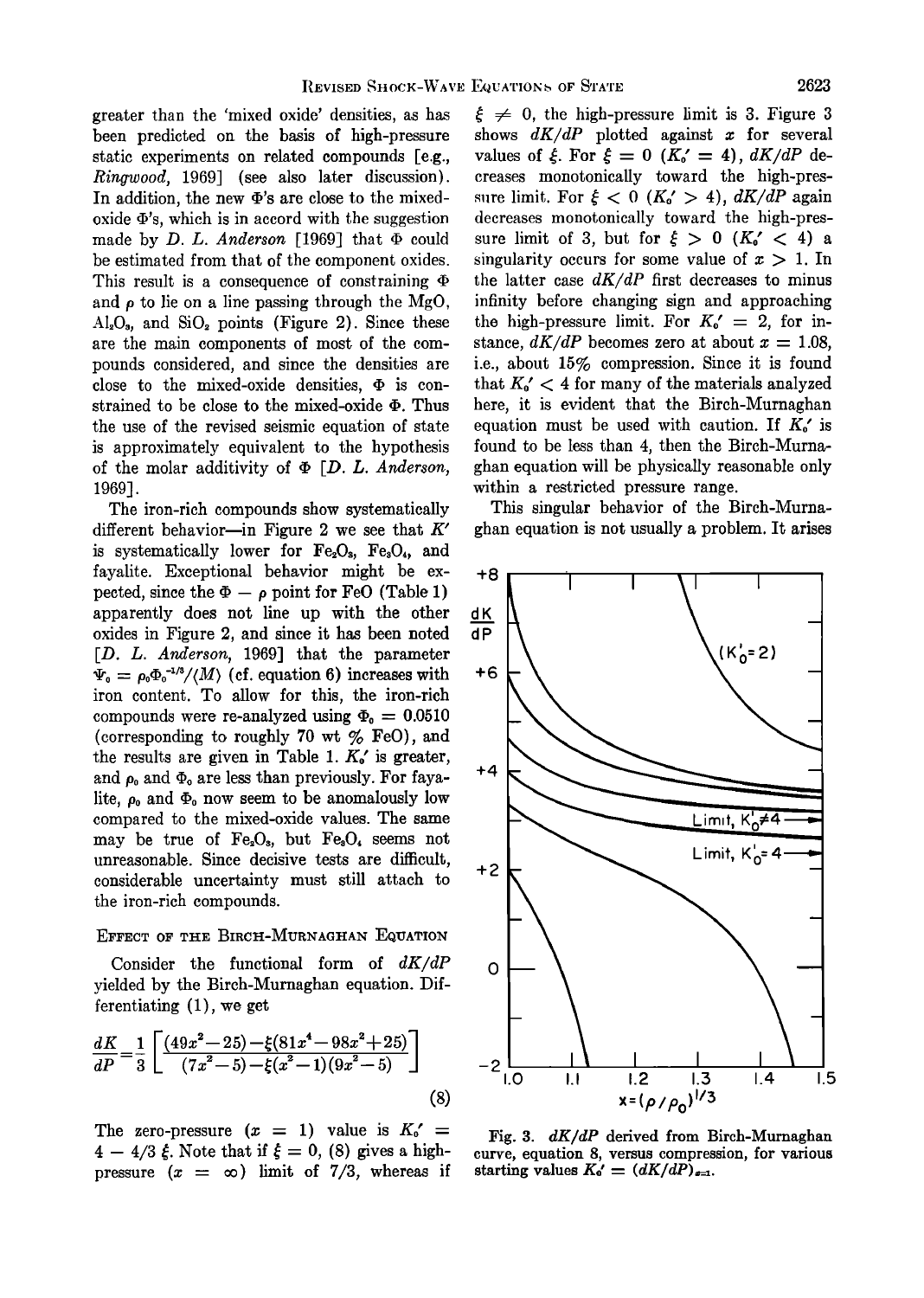**here because the uncertainty of the zero-pressure density is reflected in large uncertainties in the other equation-of-state parameters. Alternative equations have recently been proposed**  that specifically have the property that  $dK/dP$ **approaches the high-pressure limit smoothly [Keane, 1954; O. L. Anderson, 1968; Fritz and Thurston, 1970].** 

**For some of the substances with the lowest Ko' in Figure 1, the anomalous results have apparently been exaggerated by an additional effect. Ahrens et al. [1969] calculated the Griineisen ratio from the formula** 

$$
\gamma = \gamma_0 \rho_0 / \rho \tag{9}
$$

where  $\gamma_0$  was taken as the zero-pressure Dug**dale-Macdonald value, which, from (4), is** 

$$
\gamma_0 = \frac{3}{2} - \frac{2}{3}\xi \qquad (10a)
$$

$$
= \frac{1}{2}(K_0' - 1) \qquad (10b)
$$

When  $K_{\rho}$  is small,  $\gamma$  can be unreasonably small, and in some such cases  $\gamma$  was arbitrarily set **equal to 1. This has the effect of further de**creasing the adiabatic value of  $K_0$ <sup>'</sup>. The affected **substances are forsteritc, fayalite, oligoclase,**  albitite, and microcline. It is clear that  $K_0'$ **must have been low in spite of this effect, and**  that many of the other substances still had very low values of  $K_{\circ}$ .

## **INFERRED CRYSTAL STRUCTURES OF HIGH-PRESSURE PHASES**

**Because of the slightly lower po obtained with the use of the revised seismic equation of state, the possible crystal structures of the high-pressure phases must be reconsidered. Table 2**  compares the old and new  $\rho_0$  and  $\Phi_0$  to the mixed-oxide densities and  $\Phi$ 's, and lists the **suggested structures, together with their densities. As noted earlier, the densities are close to, or slighfiy greater than, the mixed-oxide densities. Because of the use of the revised seismic equation of state, the same systematic**  behavior can now be seen in  $\Phi_0$  (see earlier dis**cussion). Since the possible structures were**  discussed in detail by *Ahrens et al.* [1969], they will be discussed here only as the interpretation differs from theirs. The variety of argu**ments that may be used to determine likely crystal structures, in particular the estimation of •he density of the structure (Table 2) from** 

**the systematics of isostructural compounds discussed more fully by Ahrens et al. [1969] and, for example, by Reid and Ringwood [1969].** 

**Olivine group. Although the inferred den**sities of Twin Sisters dunite, Hortonolite dunite, and fayalite are slightly below the strontium **plumbate structure densities, especially for**  fayalite, they are still comparable, and the fact that density,  $\Phi_{0}$ , and  $K_{0}'$  all change systematic**ally with iron content suggests that these three substances are in the same structure. In contrast, for forsterite and olivinite I,**  $\rho_0$  **and**  $\Phi_0$  **are** higher and  $K_{\rho}$  is lower than would be expected **from the above trends, so. that the closer packed K2NiF, structure is favored for both of these. The concordance obtained between the forsteritc and olivinite I (Table 2 and Figure 2) is in striking contrast to the earlier results (Figure 1), and encourages both the above interpretation and the use of the revised seismic equation of state. A further consideration is that the low iron-content olivines do not transform from the olivine to the spinel phase, but transform into a**  distortion of this phase, the  $\beta$ -Mg<sub>2</sub>SiO, structure **[Ringwood, 1969]. Possibly, anomalous behavior could be expected at the higher pressure transformation from spinel (or**  $\beta$ **-Mg<sub>2</sub>SiO<sub>4</sub>) to the 'post-spinel' phases being considered here. It is not clear why the olivinite and Twin Sisters dunitc should behave differently since they have similar iron contents, but the reaction kinetics may be sensitive to small differences in the sample porosities [Ahrens et al., 1969].** 

**The 'low-spin' (LS) state structures in Table 2 will be discussed below in conjunction with the other high-iron content compounds.** 

**Hematite, magnetite, spinel. The perovskite**  structure density for  $Fe_2O_5$  of 5.8  $g/cm^3$  is some**what higher than the revised density of 5.7 g/cm •, but may still be considered compatible. If allowance is made in the shock analysis for the higher iron content, however (see earher**  discussion), the shock density of 5.44  $g/cm^3$  is **considerably lower than the perovskite structure**  density. An alternative is the  $\beta$ -rare earth structure, which would give a density of about **5.56 g/cm 8 [Reid and Ringwood, 1969] which is quite compatible with the shock-wave results.**  By calculating the heat of formation, Gaffney and Ahrens [1970] showed that Fe<sub>2</sub>O<sub>3</sub> would **only be stable in the perovskite structure if the**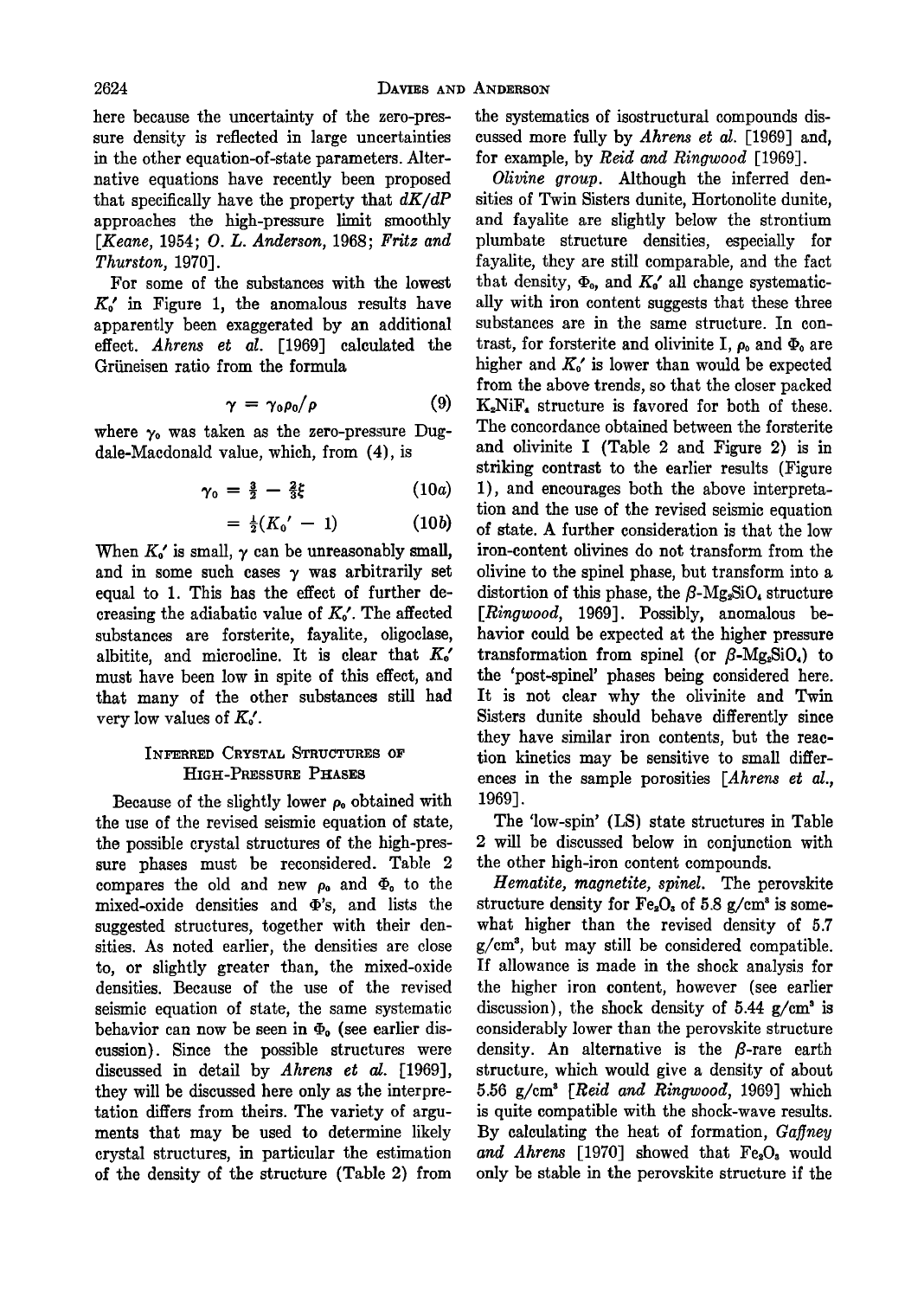Fe<sup>3+</sup> disproportionated into Fe<sup>2+</sup> and Fe<sup>4+</sup>, and **even this possibility was open to doubt. The •-rare earth structure thus appears to be a reasonable candidate for this phase.** 

The revised densities of spinel (MgAl<sub>2</sub>O<sub>4</sub>) and magnetite (Fe<sub>a</sub>O<sub>4</sub>) are still significantly **higher than the mixed-oxide densities. For MgAI•O• the calcium ferrite structure density**  of  $4.13 \text{ g/cm}^3$  is close enough to the derived density of  $4.03$   $g/cm<sup>3</sup>$  to be acceptable. If **the correction to the seismic equation of state**  allowing for the iron content of Fe<sub>s</sub>O is made, the derived density of  $6.0 \text{ g/cm}^3$  is much less **than previously obtained (6.3 g/cm'), and it does not seem necessary to invoke disproportion**ation to metallic iron via 3  $Fe<sub>s</sub>O<sub>t</sub> = Fe + 4$  $Fe<sub>2</sub>O<sub>8</sub>$ . Either the calcium ferrite structure ( $\approx 5.8$  $g/cm<sup>3</sup>$  or disproportionation into FeO + Fe<sub>2</sub>O<sub>3</sub> (perovskite)  $(\approx 5.9 \text{ g/cm}^3)$  would not be un**reasonable, the latter possibility depending on the interpretation of the high-pressure hematite phase as perovskite.** 

**Electronic spin transitions. It has been suggested [e.g., Strens, 1969] that at high pressures**  and/or in certain coordinations the Fe<sup>2+</sup> or Fe<sup>3+</sup> **ions (or both) would change their electronic configuration to a low-spin state in which one or more of the unpaired electrons in a higher energy level reverts to a lower energy level to form a 'spin-pair' in that level, with an accompanying decrease in ionic radius. In 6-coordina**tion with O<sup>2-</sup>, the Fe<sup>2+</sup> ion has a 'high-spin' **(I-IS) radius of 0.77 A and a low-spin (LS)**  radius of 0.61 A. For Fe<sup>3+</sup> in 6-coordination these are 0.645 A (HS) and 0.55 A (LS) [Shan**non and Prewitt, 1969]. The ionic volume changes are thus substantial. The transition to low spin is more favored in octahedral or square planar coordination, and less favored in tetrahedral or cubic eightfold coordination [Strens, 1969].** 

**We have considered some possible phase changes of the iron-rich compounds that might involve spin transitions. The crystal structure may be unchanged during the transition, or the**  changed ratios of cation to anion radii may **require an accompanying change in crystal structure.** 

**The simplest structure to consider is hema**tite. The Fe<sup>3+</sup> are in distorted octahedral coordination, so it is possible that the  $Fe<sup>3+</sup>$  could undergo a spin transition (Gaffney, private com**munication) while the corundum structure is**  retained. (Note that the Fe<sup>3+</sup> LS ionic radius of  $0.55$  A is very close to the  $Al^{3+}$  radius of 0.53 A.) However, the density  $6.05$   $g/cm<sup>3</sup>$  of **this phase is considerably higher than that inferred from the shock data, and so it does not seem a very likely possibility.** 

There are several possibilities for Fe<sub>a</sub>O<sub>4</sub>. At **low pressure it has an inverse spinel structure,**  with the Fe<sup>2+</sup> ions occupying one half of the octahedral sites and Fe<sup>3+</sup> occupying the tetra**hedral sites and the other one half of the octa**hedral sites. Thus either the Fe<sup>2+</sup> or the Fe<sup>2+</sup> **occupying the octahedral sites, or both, could change to LS. Another possibility, much more**  likely, is to form a normal spinel with Fe<sup>2+</sup> **(LS) occupying all of the octahedral sites (the closely analogous FeA120• is a normal spinel). The estimated densities of these structures are**  given in Table 2. Only the density  $5.8 \text{ g/cm}^3$  of **the inverse spinel with all octahedrally coordinated cartons in the LS state approaches the**  shock density  $6.0 + g/cm<sup>3</sup>$ . Another possibility **is a transition to the calcium ferrite structure**  coupled with a spin transition in the Fe<sup>3+</sup> ions, **which would occupy octahedral sites in this structure. The estimated density of this is 6.4 g/cm 3, which is rather high. Then there are various possible dissociations with FeO (rock**salt,  $\rho \approx 5.95$ ; rocksalt LS,  $\rho \approx 7.8$ ) and  $Fe<sub>2</sub>O<sub>8</sub>$  (corundum,  $\rho = 5.27$ ;  $\beta$ -rare earth,  $\rho = 5.56$ ; corundum LS,  $\rho \approx 6.05$ ), of which the best possibilities seem to be  $FeO$  (LS)  $+$  $Fe<sub>2</sub>O<sub>3</sub>$  ( $\beta$ -rare earth;  $\rho \approx 6.1$  g/cm<sup>3</sup>) and FeO  $(rocksalt) + Fe<sub>2</sub>O<sub>s</sub> (corundum LS; \rho \approx 6.0$ **g/cmO). It is thus possible that spin transitions could be involved in the Fe•O• and Fe•04 phase**  changes, with the Fe<sup>2+</sup> transition being a little **more likely, but the evidence is not very strong.** 

**If spin transitions are important in the earth,**  they are most likely to involve the Fe<sup>2+</sup> ion in an **olivine- or pyroxene-type solid solution. Although**  the Fe<sup>2+</sup> sites in the olivine structure are octa**hedral, it can be seen from Table 2 that the**  shock-wave results for the dunites and fayalite **cannot be explained by a spin transition in the olivine structure, since the density change**  would be too large for fayalite, but very small **for the magnesium-rich olivines. In the stron**tium plumbate structure the Fe<sup>2+</sup> is coordinated **to 6 oxygen ions at the corners of a trigonal prism. In this coordination the spin pairing will**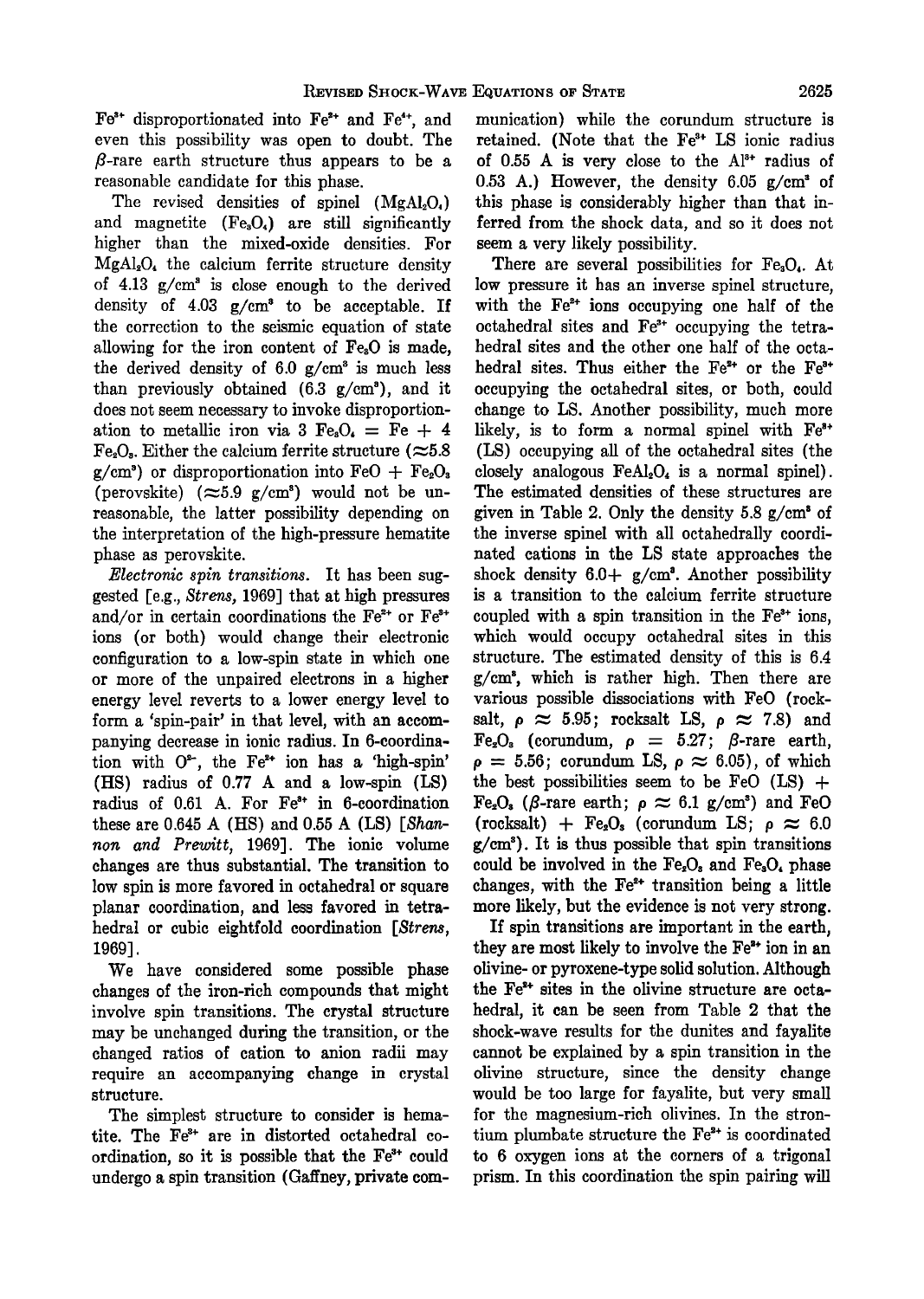**begin at a lower pressure and will be complete at a higher pressure than in octahedral coordination (Gaffney, private communication). For pyroxenes in the enstatite and ilmenite struc**tures, but not perovskite, Fe<sup>2+</sup> occupies octahedral sites. Thus olivines or pyroxenes con**taining some iron could have their densities increased by a few per cent through a spin transition, but the present shock-wave evidence is not sufficient to resolve this.** 

**In summary, it is possible that spin transitions are involved in some of the shock-wave transformations, but there is little suggestion that they would occur in a mantle environment. If they did, the density changes would be a few per cent.** 

**Enstatite, bronzitite.** The density 3.93 g/cm<sup>3</sup> **obtained here for enstatite is derived from the zero-pressure density of the hugoniot, since the data are so scattered that the iterative method used to calculate the adiabat would not converge. The density is comparable to that of the mixed oxides, and is intermediate between the ilmenite and perovskite structure densities.**  From the calculated heat of formation, Gaffney **and Ahrens [1969] concluded that enstatite could only be stable in the perovskite structure**  if its density were less than about 3.9 g/cm<sup>2</sup>. **While this is probably compatible with the shock data, it is considerably less than the inferred structure density. It is perhaps more reasonable that enstatite should be in the timen**ite structure.

The revised bronzitite density 3.33 g/cm<sup>3</sup> is dramatically less than the 3.74 g/cm<sup>3</sup> inferred **by Ahrens et al. [1970], and is in fact close to the initial (untransformed) density of bronzitite (3.28 g/cm'). The value 1.086 Mb of bulk modulus is close to the value 1.05 Mb found by Kumazawa [1969] on a single-crystal sample of a bronzite orthopyroxene of density 3.34 g/cm 3. Thus, the bronzitite is probably only partially converted to a high-pressure phase.**  This conclusion is supported by the consider**able scatter in the data.** 

**Sillimanite, andalusite. The shock densities**  3.94 and 3.84 g/cm<sup>3</sup> are intermediate between the estimated density 3.81 g/cm<sup>3</sup> of Al<sub>2</sub>SiO<sub>5</sub> in **the pseudobrookite structure and the mixedoxide density 4.09 g/cm 8. There is some doubt whether disproportionation into oxides is possible within the time of the shock pulse, and** 

**the shock densities are closer to the pseudobrookite density, so this may be the favored structure. In this structure, both cations are octahedrally coordinated to oxygen.** 

**Feldspars (microcline; albitite, Ab**<sub>88</sub> An<sub>12</sub>; oligoclase,  $Ab_{st}Am_{1s}$ ; anorthosite,  $Ab_{st}An_{1s} + 10\%$ **augire). Candidates for these high-pressure phases are the hollandite structure (~3.85 g/em •) or • disproportionation of the albite (NaA1Si•O•) into jadeite + stishovite and of**  the anorthite  $(CaAl_sSi_0O_s)$  into grossular  $+$ kyanite  $+$  stishovite. The disproportionation of microcline, KAlSi<sub>3</sub>O<sub>8</sub> (Table 2), is speculative, since KAlSi<sub>2</sub>O<sub>2</sub> is not known in the jadeite struc**ture. The shock densities are intermediate, nearer the disproportionation densities than the hollandite densities. D. L. Anderson [1969] has suggested that the effect of calcium is to**  decrease the parameter  $\Psi_0$  in the seismic equa**tion of state. If sodium and potassium have the same effect, then the shock densities in Table 2 might be underestimates, but the anomalous results obtained from the original seismic equation of state [Ahrens et al., 1969] (see Figure 1)**  suggest that this cannot be taken too far.

**Westerly. granite (quartz 27.5%, microcline 35.4%, oligoclase (Anco) 31.4%, mica 3.2%).**  The shock density  $3.90$   $g/cm<sup>3</sup>$  is still in good agreement with the estimated density 3.94 g/cm<sup>3</sup> **of a stishovite q- hollandite mixture, and provides better evidence than the individual feldspar data that the feldspars have transformed to the hollandite structure.** 

Diabases (W1: augite 45%, labradorite 45%, **microcline 3%; Frederick: augire •5%, olivine 1%, labradorire 48%, mica 1%). The shock densities given in Table 2 are extrapolated from those of Ahrens et al. [1970] and D. L. Anderson and Kanamori [1968], who used a seismic equation of state intermediate between the former and the present one. Since the presence of some aluminum in a pyroxene composition enhances the transformation to a garnet**  structure [*Ringwood*, 1969], we might expect **that the augire has transformed to the garnet**  structure, with a density  $\sim 3.65$  g/cm<sup>3</sup>. If the labradorite transformed to the hollandite struc**ture, the resulting density would be ~3.75 g/cm, • which is in fairly good agreement with the shock densities. (The presence of calcium may again mean that the shock densities are underestimated.) The hypothesis that the pyrox-**